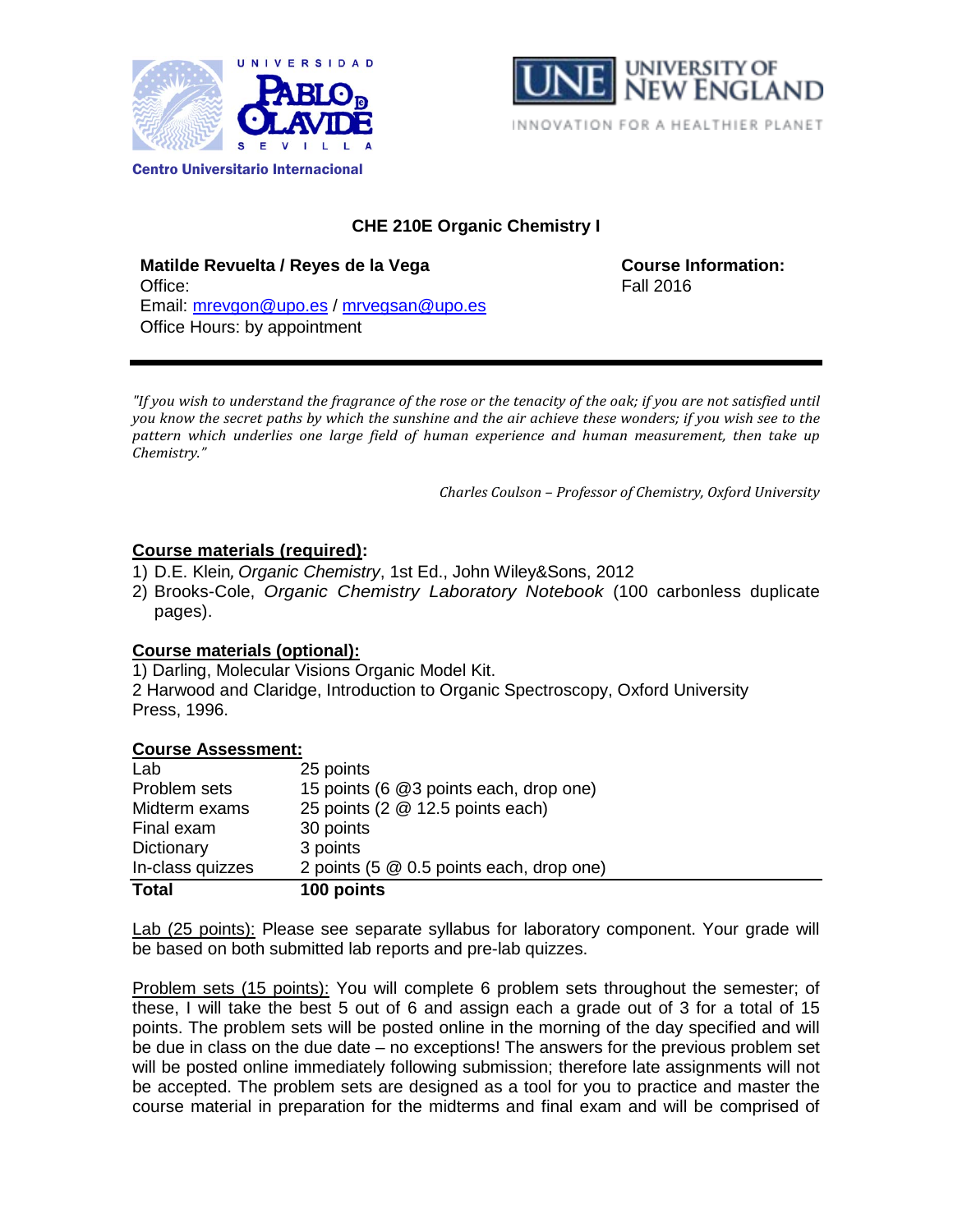both routine "practice" problems and more challenging "applied theory" problems. Please see the course schedule below for posting and submission dates and note them accordingly in your personal agenda.

Midterm exams (25 points): Two midterm exams will be held throughout the semester. While I aim to have certain material covered for the midterms, the pace of the course indicated in the lecture outline might not coincide with the midterm date. I will confirm in class and through online communications what material will be included on the midterm in advance. In general, the material on the midterm exams will be up to and including the end of lecture on the Monday of the same week.

Final exam (30 points): The final exam will take place during the final exam period (last week of the semester). You must take the final exam to pass the course, but you do not have to pass the final exam to pass the course. The final exam will encompass all material covered in the semester, but not equally weighted.

Dictionary (3 points): In order to be successful in Organic Chemistry, one must think and talk like an Organic Chemist, yet the volume of new terminology and phrases can be overwhelming to students learning the subject for the first time. To assist you in keeping all of these new words in order, you will create and maintain an "Organic Chemistry Dictionary" during the course. Please see the separate document detailing how you should organize your dictionary and what material it should contain. Your dictionary is due when you write your final exam and will be returned to you once graded.

In-class quizzes (2 points): Five in-class "pop" quizzes will be held during the semester, on dates selected at my discretion; of these, I take the best 4 out of 5 and assign each a grade out of 0.5 for a total of two points. The quizzes may be held during our regular morning lectures or during the Friday lab lecture period, and may include both closed-book and open-book quizzes.

#### **Class policies**

Cell phones: Absolutely no cell phones in class! Please turn your cell phones to silent or off during lecture and during exams. No texting. If you anticipate an emergency and are expecting a call, please set your phone to vibrate, sit near the exit and excuse yourself if it rings. Likewise, no cell phones in the lab – please leave them in your bags.

#### **Attendance Policy**

Attendance in both lecture and lab are necessary and expected. Exams missed due to an excused (medical) absence must be made up within a week of returning to classes. It is each student's responsibility to be informed of exam dates, paper due dates, required course activities, etc. before making any travel plans during the semester.

Exams: You are expected to take the midterm exams at the scheduled time. If you are suddenly ill or there is an emergency, please contact me in advance or as soon as possible after the exam, by 9 am the next morning. Documentation of your emergency will be necessary. A final exam will be held during the last week of the semester and you must take the exam at the appointed time; please plan your travel accordingly.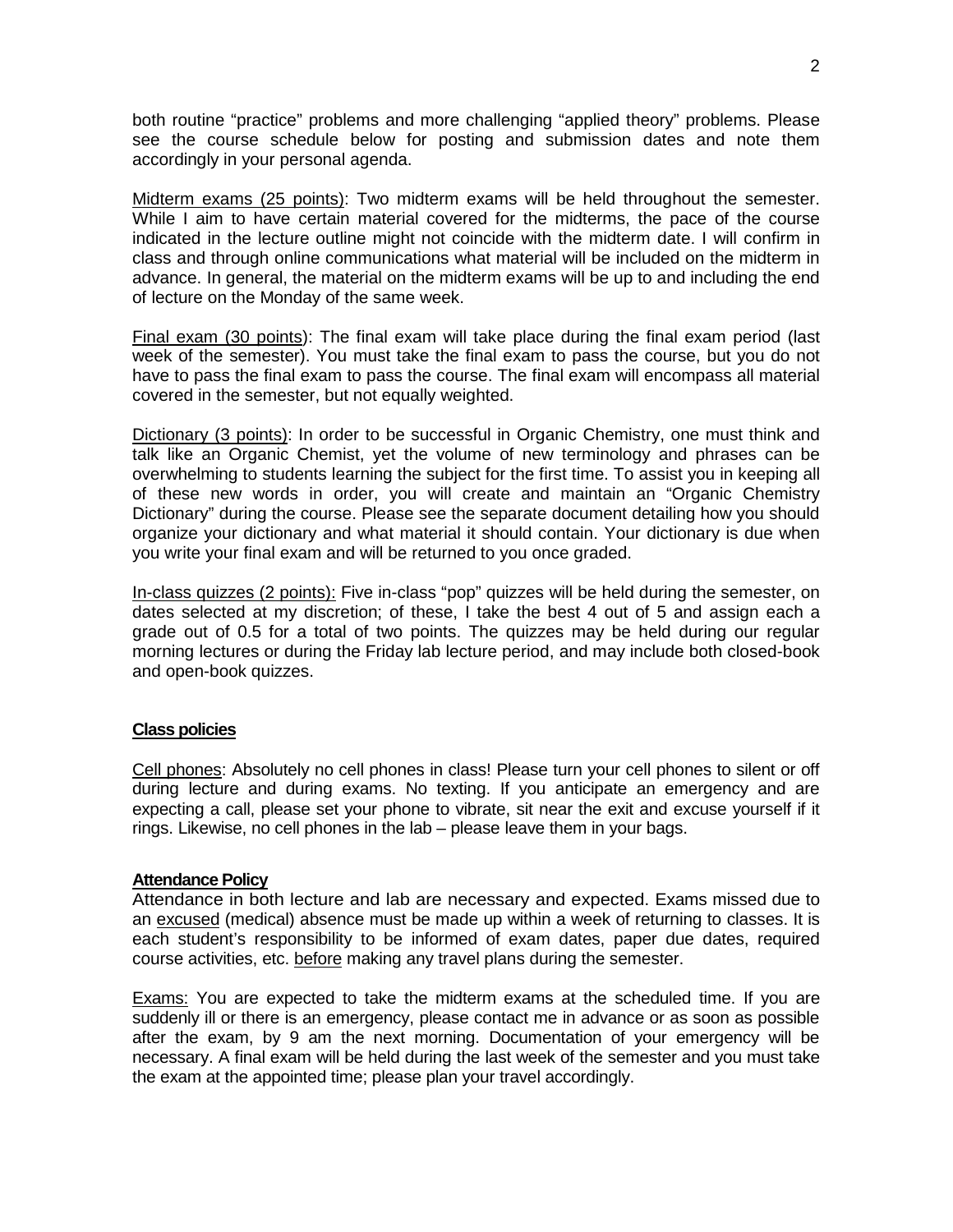#### **Academic Honesty**

Academic Integrity is a guiding principle for all academic activity at Pablo de Olavide University. Cheating on exams and plagiarism (which includes copying from the Internet) are clear violations of academic honesty. A student is guilty of plagiarism when he or she presents another person's intellectual property as his or her own.

Students committing acts of academic dishonesty shall be penalized by a failing grade for the assignment and a failing grade for the course.

**Extra credit:** Students will not have additional "extra credit" opportunities during the course semester; only the items listed in the course assessment table above will be used to calculate the grade. However, bonus questions may be offered on exams and assignments at the discretion of the Instructor.

#### **Grading Scale (per UPO student handbook)**

| OTAGO OOH MOTSIOH OGAIG. |    |         |                                |         |     |     |          |         |      |         |     |     |
|--------------------------|----|---------|--------------------------------|---------|-----|-----|----------|---------|------|---------|-----|-----|
| Spanish                  | 10 | $9.5 -$ | -9<br>$\overline{\phantom{0}}$ | $8.5 -$ | 8-  | .5- | -        | $6.5 -$ | $6-$ | $5.5 -$ | ∽-  | −∪− |
| Grade:                   |    | 9.9     | 9.4                            | 8.9     | 8.4 | '.9 | –<br>4.' | 6.9     | 6.4  | 5.9     | 5.4 | 4.9 |
| U.S.                     | A+ | A       | А-                             | В+      | B   | P   | В-       |         | ັ    | ◡       |     | -   |
| grade:                   |    |         |                                |         |     |     |          |         |      |         |     |     |

Grade Conversion Scale:

#### **Resources:**

There are several resources available to you. In addition to my listed office hours, you can make an appointment to meet with me. I will hold extra office hours and/or tutorial sessions prior to midterm and exam dates as my schedule permits. We have also arranged for weekly tutorial sessions; please make a note of the session times once they are posted.

Your textbook is a fantastic resource, and for that reason, I have assigned reading sections and practice problems from the book. This material is meant to supplement, not replace, the lecture component, but I expect that you will read the assigned material and take it as seriously as attending class. The assigned problems will not be graded, but I expect you to do them as they are an excellent way to learn the material and practice for midterm exams and your graded assignments.

#### **Communication**

The primary mode of communication will be through the WebCT. I will post most announcements for the class on this portal; e-mail will only be used if the message is urgent or highly important (e.g., class cancellation, typo in problem set). Lecture notes, answer keys for the problem sets and exams, extra practice problems and their answers, etc. will be posted on the WebCT in the appropriate folder. Grades WILL NOT be posted on the WebCT. Pertinent class dates have been entered in the The WebCT calendar function. If you need to contact me, please e -mail (preferred) or phone as listed above. I will reply at the earliest opportunity but please understand that it might not be right away as I am not always in my office!

#### **Strategies for success**

Organic Chemistry has a reputation as one of the most difficult classes that a student takes during their undergraduate career but it's not impossible; you can succeed and there are many way s in which to do that. The first is to recognize that the material is cumulative: what you learn in the early lectures is material that you will need to help you solve problems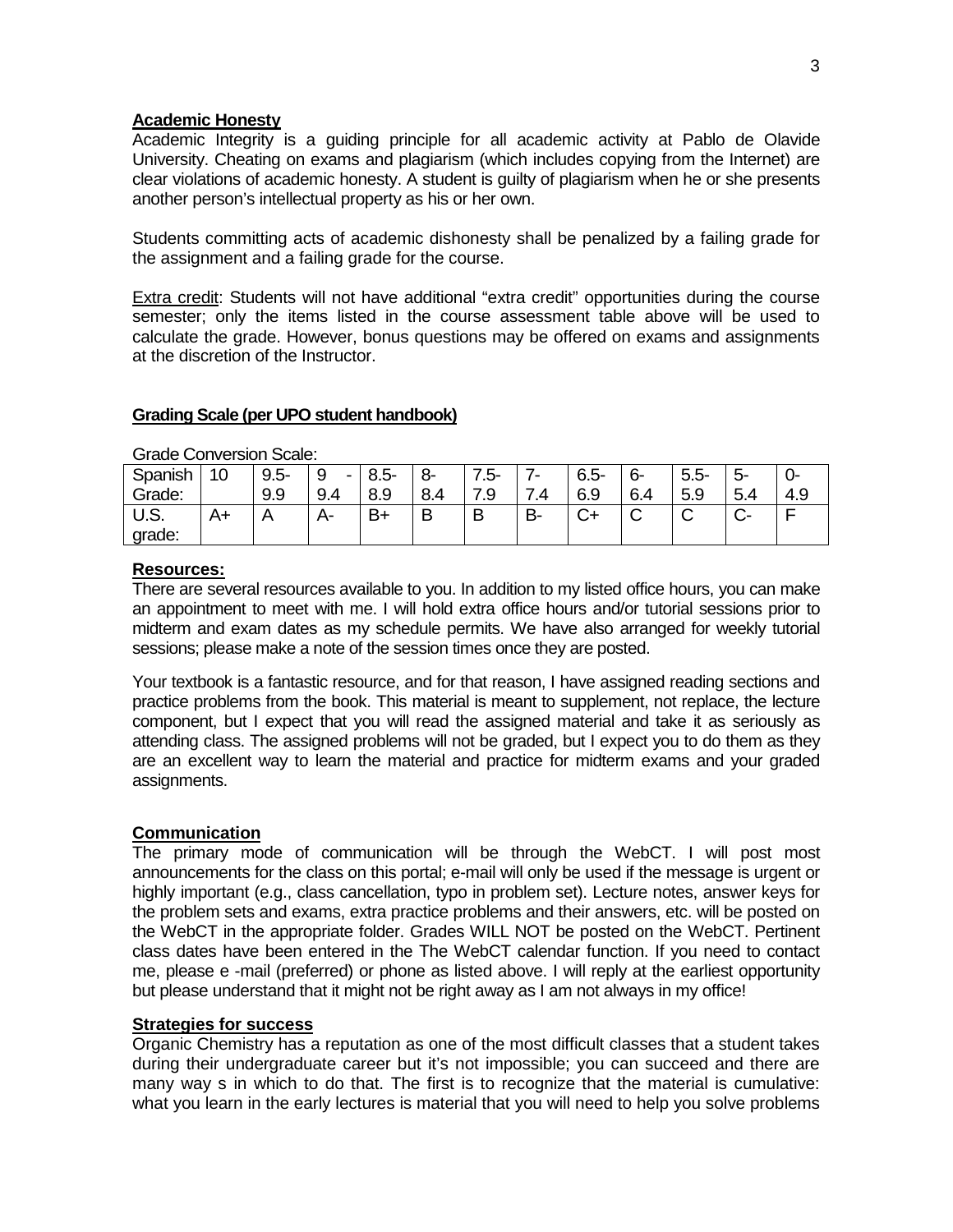later in the course. You can't just compartmentalize it, instead you build on your knowledge throughout the course. For this reason, it is very important that you have a thorough understanding of the material covered in the early lectures and that you stay on top of the class. This takes both hard work and dedication. The second way to succeed is to pay attention to detail; what might seem to you like a negligible difference in chemical structure or reaction conditions can completely change the nature of the molecule or how it reacts, so it is very important on exams and assignments to make sure that you pay attention to the details of the question to arrive at the correct answer. In other words, make sure you say what you mean and mean what you say!

Most students find that the real key to success in Organic Chemistry is practice, practice, and more practice. The amount of material that is covered and the way that I teach both make it practically impossible to memorize the content of the course – plus, you don't learn nearly as much when you memorize and you certainly don't retain the material. On the other hand, working through lots of examples and doing as many practice problems as possible will help you to learn and remember the material. After a certain point, you will start to recognize patterns and get a feel for how molecules react – in other words, you will develop your chemical intuition. This takes longer for some than others, but don't be discouraged; stay focused and keep at it!

#### **My teaching Strategies**

There are a couple of different ways that I could teach this course: I could stand up at the front of the room and give you umpteen different reactions and molecules to memorize, or I could actually help you gain a fundamental understanding of Organic Chemistry. I prefer the latter approach; you will retain the material long after the course is completed (and will be able to apply it to your chosen field of study!) and you will develop your critical thinking skills. Unfortunately, there will be some things that you just need to memorize – there is no way around it. But I try to keep this to a minimum and strongly discourage you from trying to memorize everything that we will cover in class – it will be both overwhelming and unproductive. Instead, I hope that by taking the assignments seriously, completing the inchapter practice problems and using your dictionary as suggested, you will join me in thinking like an Organic Chemist and gain an appreciation for the subject.

## **Expectations**

**What I expect from you**: I expect that you will have a thorough knowledge of the topics covered in CHE 110 (General Chemistry); this course is a pre-requisite, and if you are weak in some areas or feel you require a refresher, the onus is on you to get caught up ASAP, by your own. Specifically, I expect you to have an understanding of chemical bonding, Lewis structures, orbitals and electron configurations, VSEPR theory and intermolecular forces. We will briefly review these topics in relation to Organic Chemistry but you will have a much deeper appreciation for the material if you have a good understanding of the fundamentals from General Chemistry.

I expect you to stay on top of the material and not fall behind; you can accomplish this by regularly attending class, reviewing your lecture notes after class and making note of any trouble areas, and using your textbook to complement your lecture notes. You can also accomplish this by starting your assignments or studying for your exams early and not waiting until the last minute. Part of the "incentive" for staying on top of the material are the five "pop" quizzes that will be held during the semester.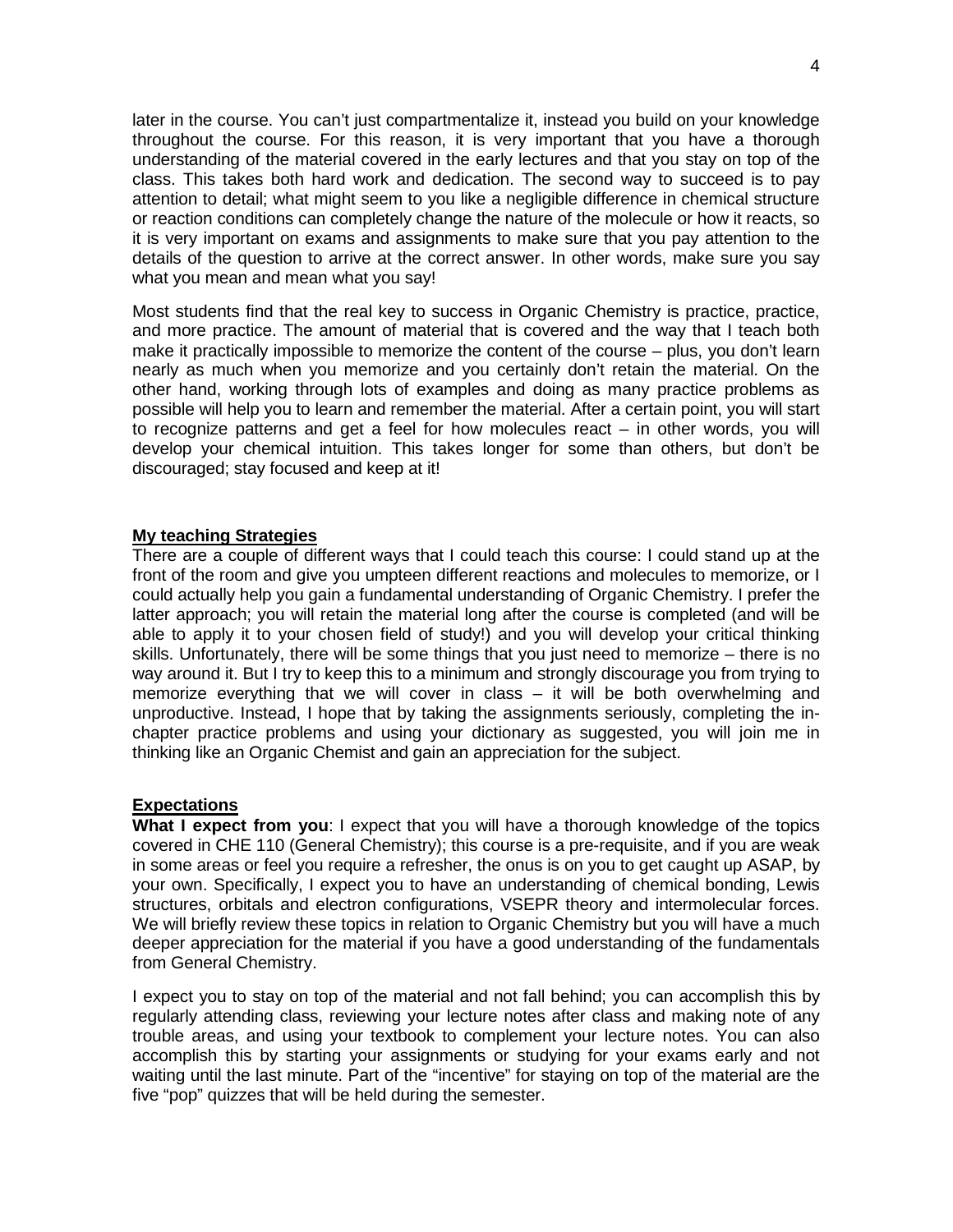I expect you to use the resources that I provide for you to your best advantage; this includes following up with answer keys to midterms or assignments, lecture notes or handouts that I put online, and completing the assigned problems from the text and/or extra problem sets that I make for you. This also includes attending tutorial sessions and visiting me during my office hours for extra help.

**What you can expect from me**: You can expect me to return your work to you as soon as possible and with as much feedback as I can provide; yes, it might be a lot of "red pen" but I'd rather explain to you why something is wrong, so that you can use this feedback to obtain the correct answer in the future. Please understand that I do most of my own grading and with the large number of students that I have, this sort of thorough grading can take some time.

You can expect me to communicate with you as much as possible: I try very hard to answer student e-mails quickly (although it helps if you are very clear and/or specific in what you are asking me!) and if there is any additional information or clarification about assignments or something we discussed in lecture, I will relay this information as soon as possible.

You can expect me to post lecture notes when applicable; I use a combination of chalkboard and Power Point as appropriate – I'll post the Power Point notes online when I use them, and will try hard to have them available for you before class.

You can expect me to be committed to your success in this course ; I will always make the extra effort to help you succeed in Organic Chemistry, but please remember that learning is a two-way street and that I expect you to be committed to your success, as well.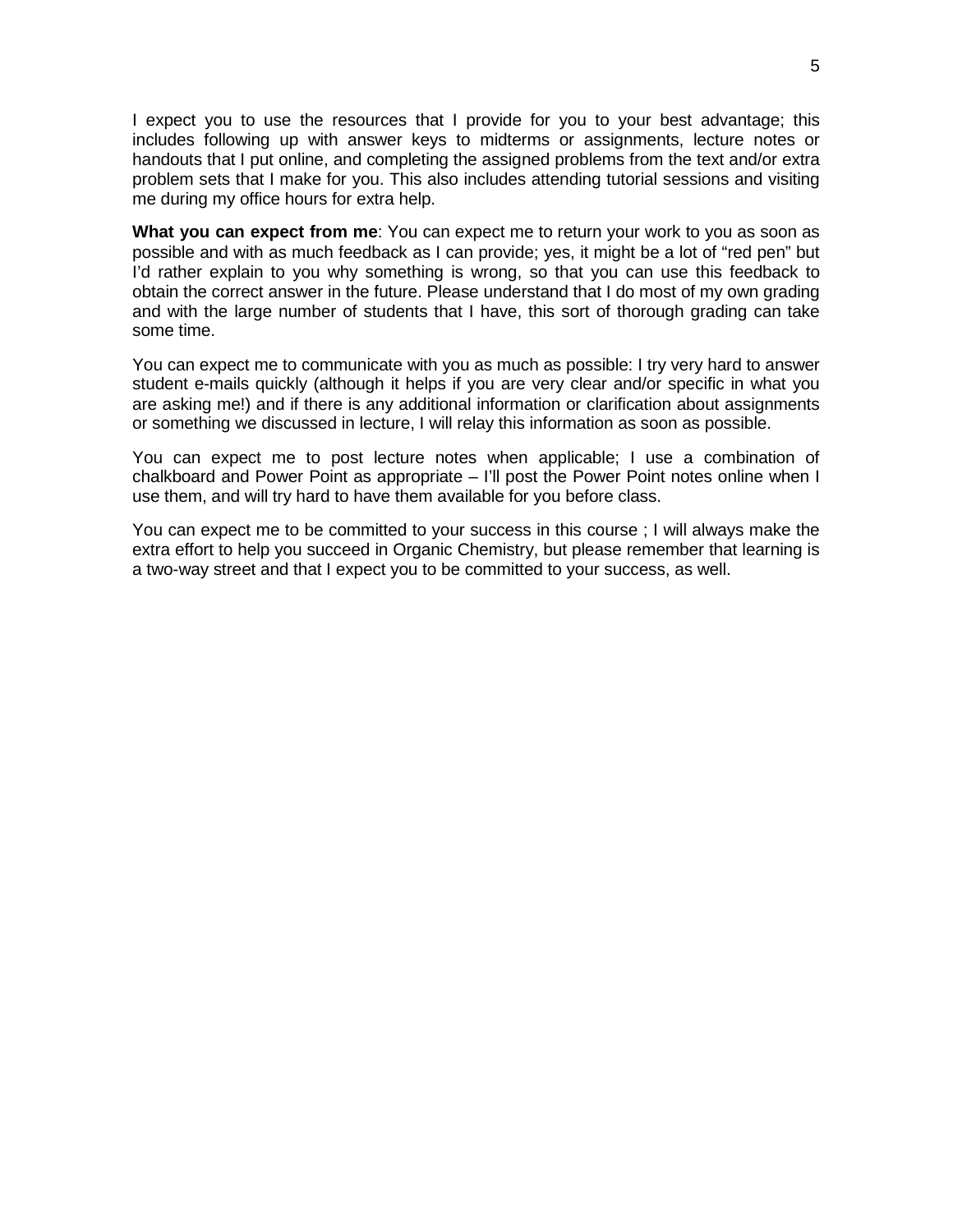#### **Lecture Outline:\*\***

| Lecture        | <b>Topics</b>                                                | Section of Texts≠                    | <b>Class Schedule</b> |
|----------------|--------------------------------------------------------------|--------------------------------------|-----------------------|
| #              |                                                              |                                      |                       |
| 1              | Course intro, model of the atom, electron configurations     | $1.1 - 1.4$                          |                       |
| 2              | Bonding patterns, valency, octet rule, Lewis structures, FCs | $\overline{1.5}$ -1.7, 2.1           |                       |
| 3              | Valence bond theory, MO theory and hybridization             | $2.2, 3.1 - 3.5$                     | A1 out                |
| 4              | VSEPR theory and polarity, electronegativity, IMFs           | $1.9 - 1.11$                         |                       |
| 5              | Physical properties: mp, bp, solubility trends               | 2.5, 2.6                             |                       |
| 6              | Functional gps, structure drawing, DU, nomenclature, isomers | 2.3, 2.4, 2.7, 5.1-5.6               | A1 due, A2 out        |
| 7              | Functional gps, structure drawing, DU, nomenclature, isomers | 2.3, 2.4, 2.7, 5.7-5.10              |                       |
| 8              | Functional gps, structure drawing, DU, nomenclature, isomers | 2.3, 2.4, 2.7, 12.1 -12.7            |                       |
| $\overline{9}$ | Infrared Spectroscopy 1: intro to IR spectroscopy            | OS1.1-1.3, OS3.1-3.4                 |                       |
|                |                                                              | 13.1-13.4                            |                       |
| 10             | Infrared Spectroscopy 2: using IR spectroscopy               | OS 3.5, 13.5-13.9                    |                       |
| 11             | Infrared Spectroscopy 3: using IR spectroscopy               | 13.10                                |                       |
| 12             | Resonance, curly arrows and electron pushing 1               | 1.8, 3.6, 3.7, 3.8                   | A2 due, A3 out        |
| 13             | Resonance, curly arrows and electron pushing 2               | 1.8, 3.6, 3.7, 3.8                   |                       |
| 14             | Resonance, curly arrows and electron pushing 3               | 1.8, 3.6, 3.7, 3.8                   |                       |
| 15             | Acid-base chemistry: general reaction and equilibrium        | 4.1, 4.2, 4.3                        |                       |
| 16             | Acid-base chemistry: identifying acidic protons              | 4.4                                  |                       |
| 17             | Acid-base chemistry: structure-acidity relationships 1       | $4.5 - 4.8$                          | A3 due                |
| 18             | Acid-base chemistry: structure-acidity relationships 2       | 4.9, 4.10                            | MT1                   |
| 19             | Conformational Analysis 1: alkenes and priority rules        | $6.1 - 6.2$                          |                       |
| 20             | Conformational Analysis 2: alkanes, drawing structures in 3D | 6.3                                  | A4 out                |
| 21             | Conformational Analysis 3: cycloalkanes                      | $6.4 - 6.7$                          |                       |
| 22             | Conformational Analysis 4: cycloalkanes                      | 6.8                                  |                       |
| 23             | Stereochemistry: chirality and enantiomers                   | 7.1, 7.2                             |                       |
| 24             | Stereochemistry: assigning absolute configuration            | 7.3, 7.4                             |                       |
| 25             | Stereochemistry: multiple chirality centers                  | 7.5, 7.6, 7.7                        |                       |
| 26             | Stereochemistry: Fischer projections and wrapup              | 7.8, 7.10                            | A4 due, A5 out        |
| 27             | Substitution reactions 1: intro to reaction, terminology     | 8.1, 8.2                             |                       |
| 28             | Substitution reactions 2: SN2 reaction and mechanism         | 8.3, 8.4, 8.5                        |                       |
| 29             | Substitution reactions 3: SN1 reaction and mechanism         | 8.6, 8.7, 8.8                        | A5 due                |
| 30             | Substitution reactions4: competition between SN1 and SN2     | 8.9, 8.10, 8.11, 8.12                |                       |
| 31             | Substitution reactions 5: competing reactions, epoxides      | 8.13, 8.14, 10.10                    | MT <sub>2</sub>       |
| 32             | Synthesis using substitution reactions                       | 10.1-10.9, 10.15                     |                       |
| 33             | Elimination reactions 1: E2 reaction and mechanism           | 9.1, 9.2, 9.3,                       | A6 out                |
| 34             | Elimination reactions 2: regiochemistry of elimination rxns  | 9.4                                  |                       |
| 35             | Elimination reactions 3: E1 rxn/mech, comp. E1 and E2        | 9.5, 9.6,                            |                       |
| 36             | Elimination reactions 4: synthesis with elimination rxns     | 10.11,10.12,10.13                    |                       |
| 37             | Competition between substitution and elimination             | 9.7                                  |                       |
| 38             | Mass Spectrometry 1: intro                                   | $\overline{OS6.1}$ ,-6.3, 15.4, 15.5 |                       |
| 39             | Mass Spectrometry 2: using mass spectrometry                 | OS 6.4-6.7, 15.6                     | A6 due                |
| 40             | Mass Spectrometry 3: using mass spectrometry                 | OS 6.4-6.7, 15.6                     |                       |
|                | <b>Final Exam Period</b>                                     |                                      |                       |

\*\* Please note that this lecture outline is tentative and subject to change depending on the pace and progress of the class.

\$ The indicated text sections are **assigned** reading. While I will cover the fundamentals in class, there is not sufficient lecture time to discuss all the details of each topic, thus the onus is on you to complement the lecture material with that in your textbook and do the assigned in-chapter practice problems. These readings might change depending on the progress and flow of the class; I might also assign additional reading throughout the semester – both modifications will be communicated in class and online.

≠ OS refers to the softcover text Introduction to Organic Spectroscopy. All other assigned readings are from Hornback's Organic Chemistry.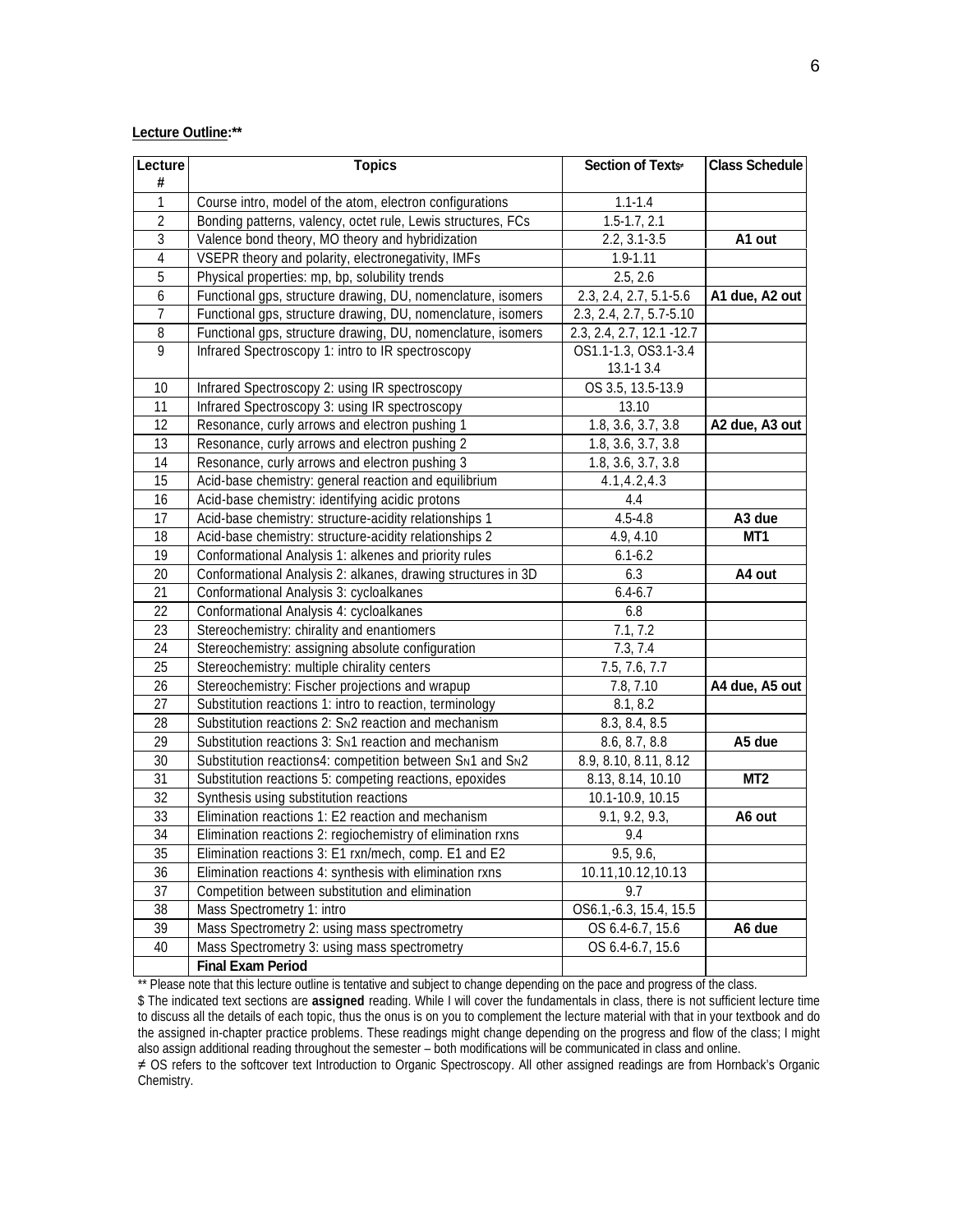### **Assigned Reading and Problems Organized According to Lecture Units**

Section One: Structure and Bonding (Lectures 1-8) Reading: Chapter 1 (1.1-1.10), Chapter 2 (2.1-2.7), Chapter 3 (3.1-3.5), Chapter 5 (5.1 -5.10), Chapter 12 (12.1-12.7) Assigned Problems: 1.5, 1.6, 1.8, 1.12, 1.24, 1.31, 1.40, 2.1, 2.2, 2.4, 2.5, 2.6, 2.10, 2.14, 2.16, 2.19, 2.20, 2.23, 2.27, 2.29, 2.34, 2.35, 2.46, 3.5, 3.8 Suggested Problems: 1.9, 1.11, 1.13, 1.18, 1.20, 1.22, 1.23, 1.27, 1.36, 2.3, 2.7, 2.8, 2.9, 2.11, 2.15, 2.17, 2.18, 2.21, 2.22, 2.25, 2.26, 2.28,2.30, 2.31, 2.32, 2.33, 2.42 , 2.43, 2.44, 2.45, 3.6, 3.7, 3.9, 3.20, 3.21, 3.22, 3.23, 3.34 Section Two: Infrared Spectroscopy (Lectures 9, 10, 11) Reading: Chapter 13 (13.1-13.10) and OS Chapter 1 (1.1-1.3) and OS Chapter 3 (3.1- 3.5) Assigned Problems: 13.5, 13.9, 13.11, 13.14, 13.16, 13.19, 13.22, 13.23 Suggested Problems: 13.8, 13.10, 13.13, 13.15, 13.17, 13.18, 13.20, 13.21, 13.24, 13.26 Section Three: Resonance and Electron Delocalization/Curly Arrows (Lectures 12, 13, 14) Reading: 1.8 and 3.6-3.8 Assigned Problems: 1.10, 3.12, 3.13, 3.14, 3.16, 3.17, 3.26, 3.27 Suggested Problems: 1.19, 1.39, 3.15, 3.24, 3.25, 3.28, 3.29, 3.36, 3.38, 3.41 Section Four: Acid-Base Chemistry (Lectures 15-18) Reading: Chapter 4 (4.1-4.10) Assigned Problems: 4.4,4.9,4.13,4.15,4.16,4.19,4.29,4.30,4.31,4.32,4.35 (good one!), 4.41,4.47 Suggested Problems: 4.2, 4.3, 4.5, 4.6,4.7,4.8,4.14,4.17,4.20, 4.21, 4.22,4.23,4.24,4.25,4.26,4.33, 4.34,4.36,4.37,4.40,4.42,4.46 Section Five: Conformational Analysis (Lectures 19-22) Reading: Chapter 6 (6.1-6.8) Assigned Problems: 6.2, 6.4, 6.7, 6.12, 6.17, 6.23, 6.25, 6.30, 6.31 Suggested Problems: 6.1, 6.3, 6.5, 6.6, 6.8, 6.10, 6.11, 6.13, 6.14, 6.15, 6.16, 6.19, 6.24, 6.26, 6.27, 6.28, 6.29 Section Six: Stereochemistry (Lectures 23-26) Reading: Chapter 7 (7.1-7.8 and 7.10) Assigned Problems: 7.2, 7.4, 7.5, 7.8, 7.10, 7.13, 7.16, 7.20, 7.22 (good one!), 7.27 Suggested Problems: 7.3, 7.6, 7.7, 7.9, 7.11, 7.12, 7.17, 7.18, 7.19, 7.21, 7.23, 7.25, 7.28, 7.29 Section Seven: Substitution Reactions (Lectures 27-3 1) Reading: Chapter8 (8.1-8.14) and section 10.10 Assigned Problems: 8.2, 8.7, 8.8, 8.9, 8.12, 8.16, 8.19, 8.21, 8.26, 8.28 (good one!), 8.30,8.53, 10.25, 10.7, 10.13, 10.17, 10.23 Suggested Problems: 8.1, 8.3, 8.4, 8.5, 8.6, 8.10, 8.11, 8.13, 8.15, 8.17, 8.20, 8.22, 8.23, 8.24, 8.25, 8.27, 8.29, 8.31, 8.32, 8.33, 8.34, 8.35, 8.36,8.37,8.38,8.40, 8.42,8.44,8.52, 10.1,10.4, 10.5,10.9,10.11,10.14,10.15, 10.16, 10.18, 10.22

Section Eight: Elimination Reactions (Lectures 32-37) Reading: Chapter 9 (9.1-9.7 – not E1cb), 10.11, 10.12, 10.13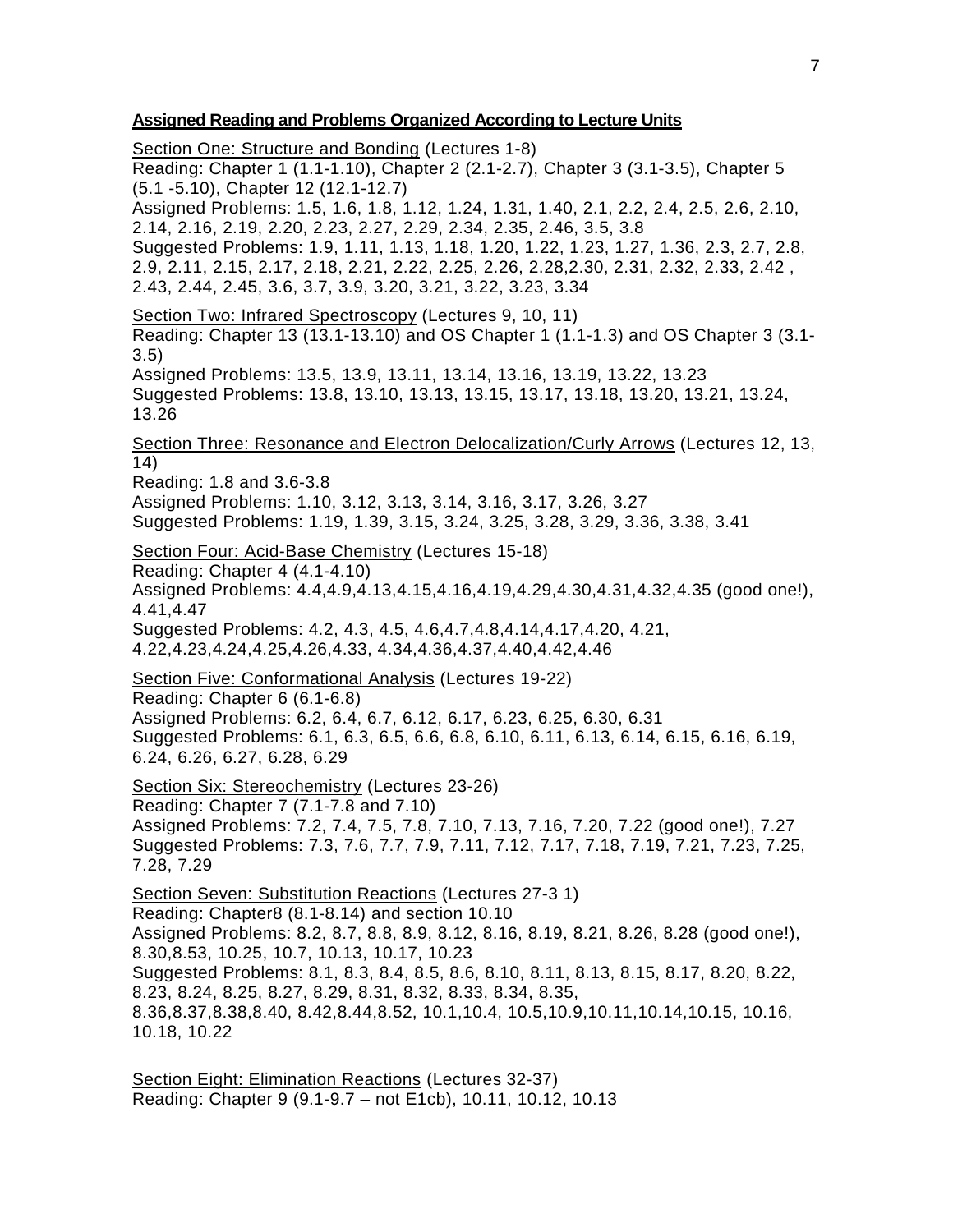Assigned Problems: 9.1, 9.2, 9.4, 9.6, 9.10, 9.12, 9.13, 9.16, 9.17, 9.18, 9.24, 9.33, 10.27, 10.28, 10.30 Suggested Problems: 9.3, 9.5, 9.7, 9.8, 9.9, 9.11, 9.15, 9.19, 9.20, 9.21, 9.22, 9.23, 9.26, 9.27, 9.28, 10.26, 10.29

Section Nine: Mass Spectrometry (Lectures 38, 39, 40) Reading: Chapter 15, sections 15.4-15.6 only and OS Chapter 6 (6.1-6.7) Assigned Problems: 15.14, 15.20, 15.21, 15.23, 15.24 Suggested Problems: 15.7, 15.8, 15.11, 15.12, 15.18, 15.19, 15.22

## **Creating an Organic Chemistry Dictionary**

One common frustration that students have about Organic Chemistry is that there are "too many new terms to remember". This is true; your vocabulary will expand significantly in this course, since in order to think like an Organic Chemist, you need to talk like an Organic Chemist. The objective in creating an Organic Chemistry dictionary is to provide you with a way to keep track of all of these new words, and to help you remember them. By having an organized volume, you will easily be able to look up a word that you can't quite remember, and the simple act of creating the dictionary will help you become more familiar with the terminology and examples.

**How to set up your dictionary:** you will want to use a notebook of some sort - a coil-bound notebook with at least 50 pages is recommended (100 pages will definitely be more than enough!). Binders are not recommended as pages can be removed and lost. You will divide the notebook into alphabetical sections (A,B,C, etc.) and the amount of room that you will need per letter will depend on how much detail you include, how large you write and how many words fit in that section. At least two pages per letter are recommended. Be creative use color to keep your dictionary organized and attractive, but also be sure to be scientifically accurate and thorough.

Each notebook entry should include a) the term, b) its definition, c) the date this term was introduced in class (so you can refer to your class notes), and d) the page or section in the book where it is introduced/defined. You must also include an example if relevant (for example, the term "Lewis structure" needs an example as does "conjugate base", but something like "polarimeter" is hard to give an example for since it is a piece of equipment). You are welcome to include any additional information/personal hints/mnemonic devices that you think will be useful to you but be careful not to make it too cluttered.

Sample entry: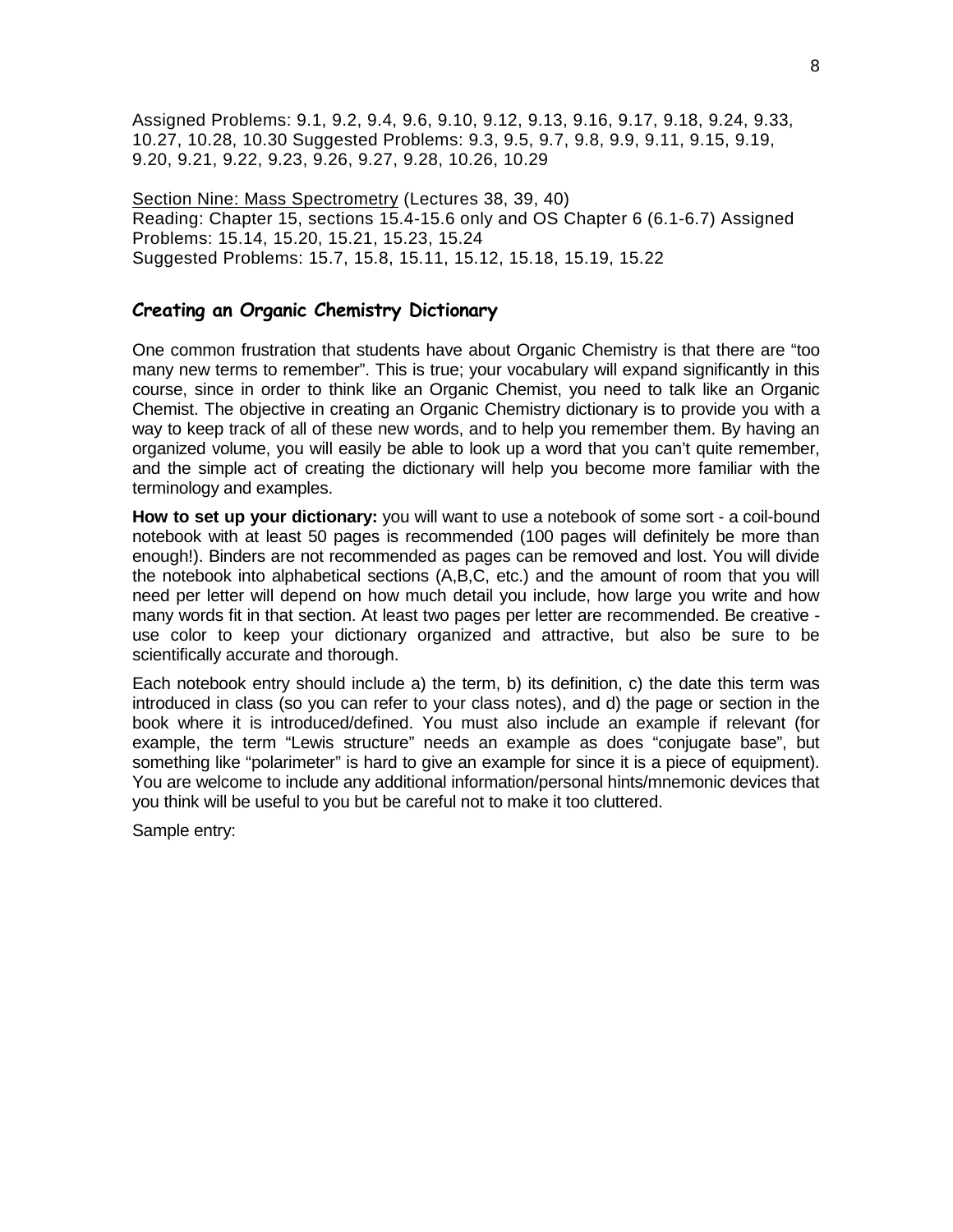| meso | see section 75 (29, 233) in thomback   |
|------|----------------------------------------|
|      | <sup>4</sup> Class notes October 30th. |

A meso compund is a special type of stereoisonner that contains 2 or more stereocenters but is not optically<br>active since it possesses anotane of symmetry.



Remember: you are making this dictionary for you, so the more effort that you put into it, the more it will help you with the course. Have fun!

| <b>Week</b>   | <b>Experiment Title</b>                                            | Laboratory                                 | <b>Assigned</b>                                               | Lab        | Lab        |
|---------------|--------------------------------------------------------------------|--------------------------------------------|---------------------------------------------------------------|------------|------------|
| #             |                                                                    | <b>Report</b>                              | Reading<br><b>Technique</b>                                   | Quiz       | Due        |
| 1             | Check-in / Thin Layer                                              |                                            |                                                               |            |            |
|               | Chromatography (TLC) of                                            | <b>Experiment 1</b>                        | TLC.                                                          | Yes        |            |
| $\frac{2}{3}$ | Purification of a Solid: Week 1<br>Purification of a Solid: Week 2 | <b>Experiment 2</b>                        | <b>Experiment 2 Recrystallization</b><br><b>Melting Point</b> | Yes<br>Yes | Expt 1     |
|               | Unknown Identification of a LiquidExperiment 3 Refractive Index    |                                            | <b>Boiling Point</b><br>$ID$ $Concatxo2$                      |            | Yes Expt 2 |
|               | No Lab                                                             |                                            |                                                               |            |            |
| 5<br>6<br>7   | Unknown Identification<br>Extraction of an<br>Mixture: Week 1      | <b>Experiment 3</b><br><b>Experiment 4</b> | Extraction                                                    | No<br>Yes  | Expt 3     |
| $\frac{8}{9}$ | <b>Conformational Analysis</b>                                     | Handout 1                                  |                                                               | No         |            |
|               | Extraction of an                                                   |                                            | <b>Experiment 4 Extraction/MP/I</b>                           | No         |            |
| 10            | Mixture: Week 2 (Analysis)<br>Stereochemical Analysis              | Handout 2                                  |                                                               | No         | Expt 4     |
| 11            | Extraction of Caffeine from Tea: Experiment 5                      |                                            | Sublimation                                                   | Yes        |            |
|               | Week 1                                                             |                                            |                                                               |            |            |
| 12            | No Lab                                                             |                                            |                                                               |            |            |
| 13            | <b>Extraction of Caffeine from Tea:</b>                            | Experiment 5                               | MP, IR, TLC                                                   | Yes        |            |
| 14            | Week 2<br><b>Review Problems/Check-Out</b>                         |                                            |                                                               |            | Expt 5     |

## **LABORATORY SCHEDULE FOR CHE 210**

All references to "techniques" are found in: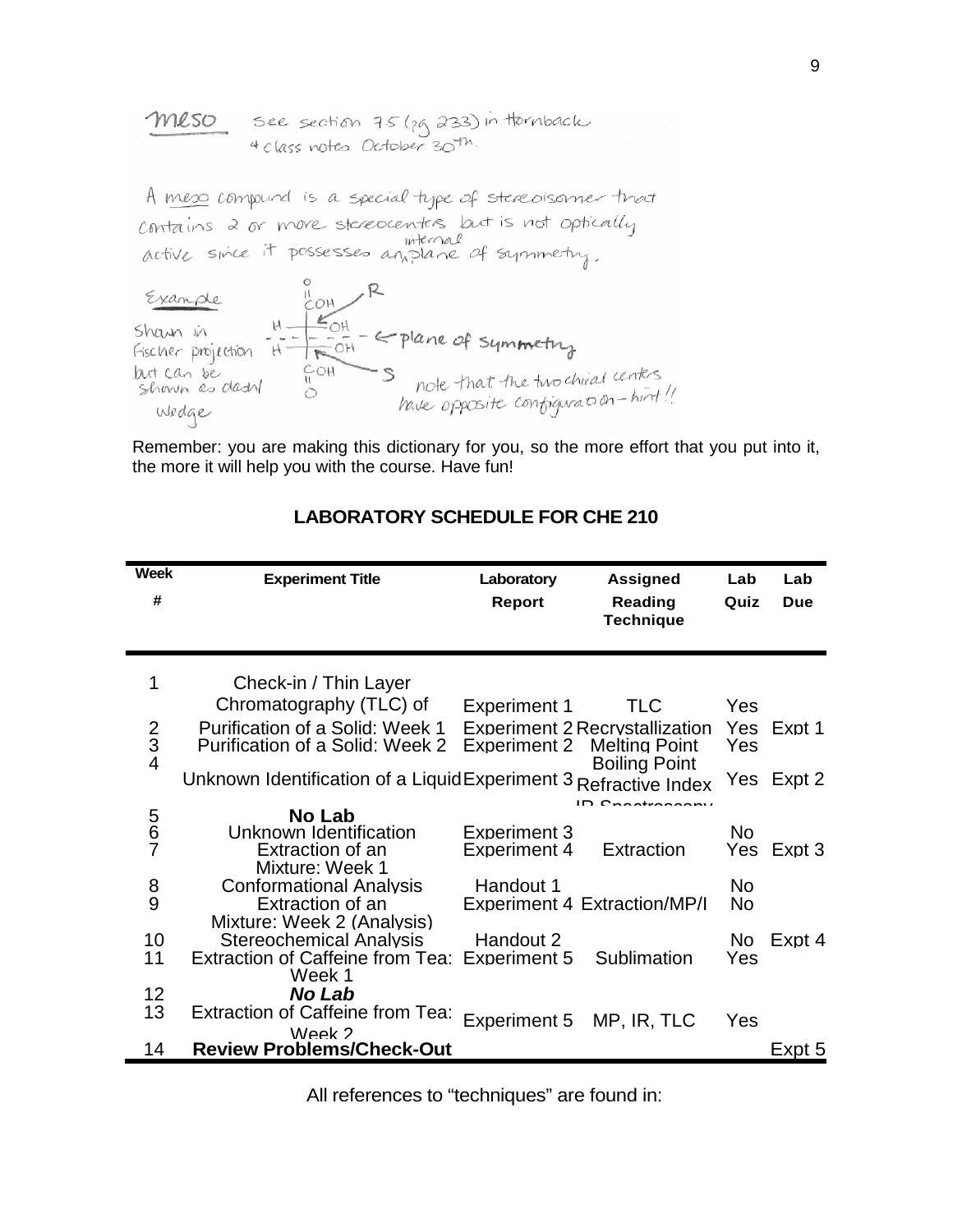# Mohrig, et. al. Techniques in Organic Chemistry: **3rd** Edition, W. H. Freeman, 2010.

|                    |                            | 250 pts total | 25 % of total<br>arado |
|--------------------|----------------------------|---------------|------------------------|
| <b>Lab Quizzes</b> | 7 X 10 pts each (drop one) | 60            | 6%                     |
| Lab Notebooks      | 5 X 10 pts                 | 50            | 5%                     |
| Lab Reports        | 5 X 20 pts                 | 100           | 10%                    |
| <b>Handouts</b>    | 2 X 15 pts                 | 30            | 3%                     |
| Presentation       | 10 pts                     | 10            | 1%                     |

## **Grading Breakdown for Lab**

Overall, your laboratory grade will be based upon:

- 1. preparation (pre-lab write-up & quizzes)
- 2. performance (lab notebook, documented results, calculations, and quizzes)
- 3. comprehension (lab reports: analysis & discussions of results)
- 4. communication (presentations, ability to impart comprehension of material)

These factors will be assessed in the following ways: a) lab quizzes, b) an overall lab notebook grade (reports and carbonless notebook), c) handouts and d) presentations.

## **a) Laboratory Quizzes - 10 points each**

Quizzes will take place at the beginning of each lab period according to the schedule above and last for approximately 10-15 minutes at the discretion of the Instructor. During the quizzes, you will be allowed to *use your lab notebook only (NO loose paper, calculators or cell phones are permitted)*. Quizzes will cover the pre-lab material from the current week's lab. In the case of an unexcused absence, the missed lab quiz will be taken as a "zero". Make-up quizzes will only be allowed if there is a documented medical or personal emergency that permitted your absence from lab. Students who are more than 10 minutes late to lab will not be permitted to write the quiz.

## **b) Laboratory Notebooks - 10 points each**

A carbonless copy laboratory notebook must be purchased and maintained as a record of your experimental work in this course. To be considered a permanent record **NOTEBOOKS MUST BE BOUND**. Actively maintain your laboratory notebook according to the guidelines below and strongly consider the feedback from your Instructor in preparing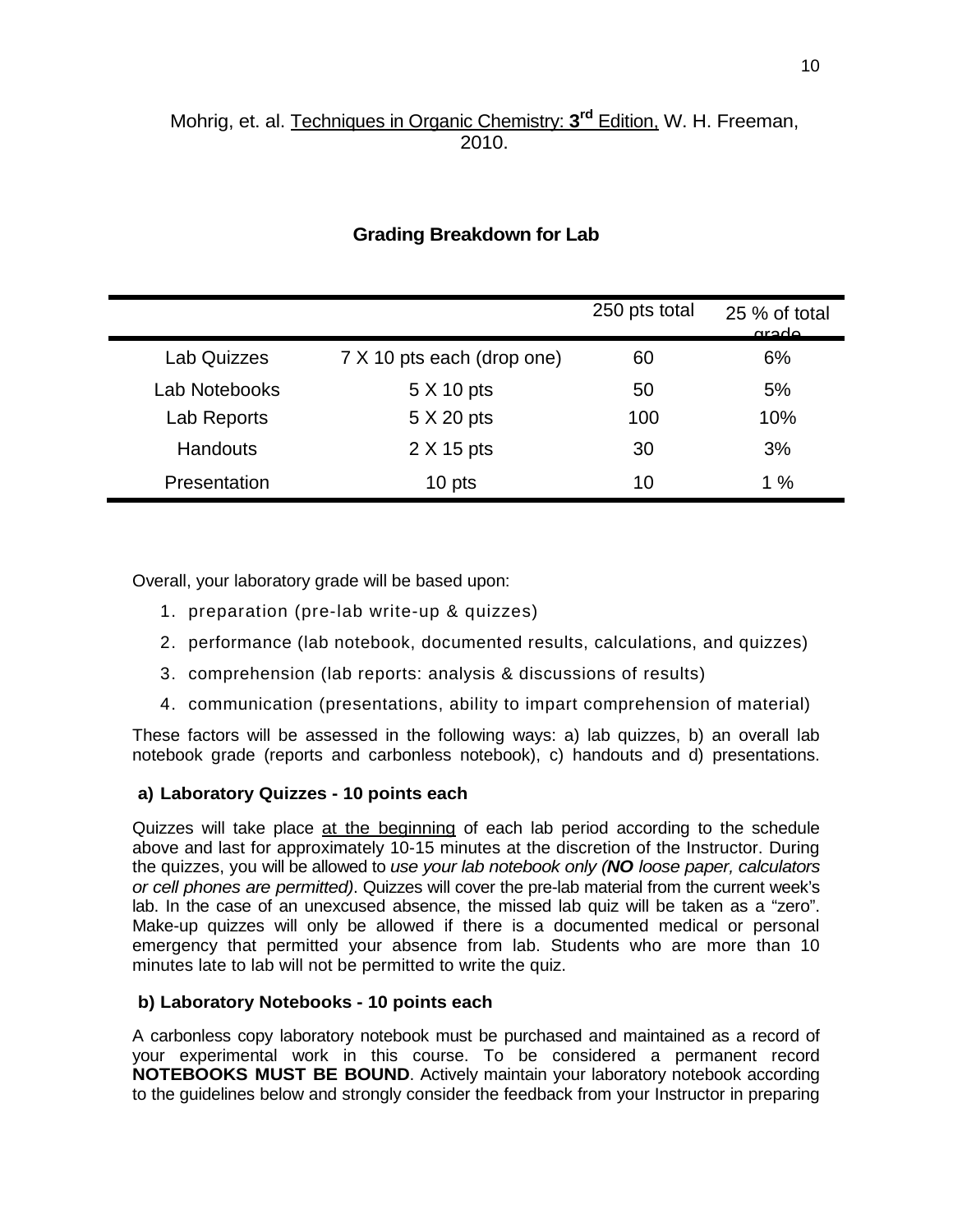future laboratory reports. All lab data should be recorded in ink directly in the notebook (not on scrap paper & copied in later). Errors should be crossed out with a single line so that all information is still legible. Any in-lab data should be stapled or taped into your notebook. **NOTE**: 3 ring binders or the equivalent with loose-leaf paper inserted is NOT considered "bound", and is not acceptable as a lab notebook in this course. Furthermore, photocopying portions of the lab text and taping into your notebook is NOT ALLOWED. The general criteria for grading lab notebooks are given below. Also note that your lab notebook will be your only source of information for completing the laboratory experiment and quiz. No lab handouts or photocopies will be permitted during the lab section.

Lab notebooks will be graded based on the pre- and post-lab expectations for each laboratory experiment.

Do not be intimidated by how large of an undertaking maintaining a notebook seems. It does require a lot of work, but once you have gone through a couple of experiments it should be rather straightforward to keep things in order.

## *You will submit a carbonless copy of your notebook entry (as indicated in the lab schedule) after the completion of the lab (worth 10 points each). Please follow the guidelines outlined below to ensure that you earn full points!*

Please write darkly and neatly so that your Instructor can read your report!

## **Before coming to lab (pre-lab):**

*Header:* name and date on every page.

*Title*: must be a title that fully describes the experiment.

*Purpose:* must explicitly state the purpose(s) of the experiment. "What is the point of this experiment?"

*Table of materials*: must include ALL reagents, solvents and chemical materials to be used in the lab as well as any product(s) formed. Include names, structures, relevant physical constants, and safety information (hazards). Also include literature IR and/or NMR and/or UVVis spectra of reagent AND product(s), as applicable. (In other words, if you will analyze your product by IR spectroscopy, include the IR spectra of your expected product as well as that of starting materials so that you can accurately assess your experimental results.) Staple or tape these spectra to your notebook page, reducing the size of the spectra so they do not take up multiple pages in your laboratory notebook.

To find information on physical data and spectra visit the following websites: [http://www.aldrich.com,](http://www.aldrich.com/) [www.acros.com,](http://www.acros.com/)<br>http://www.msdsonline.com, or riodb01.ibase.aist.go.jp/sdbs/cqi-bin/cre or [riodb01.ibase.aist.go.jp/sdbs/cgi-bin/cre](http://riodb01.ibase.aist.go.jp/sdbs/cgi-bin/cre) index.cgi?lang=eng (search SDBS). The Aldrich Library of IR Spectra is available on reserve in the library, and the CRC Handbook of Chemistry and Physics and Merck Index are available for use in the reference section. Sometimes you might need to combine print searches with on-line searches to find the information you need.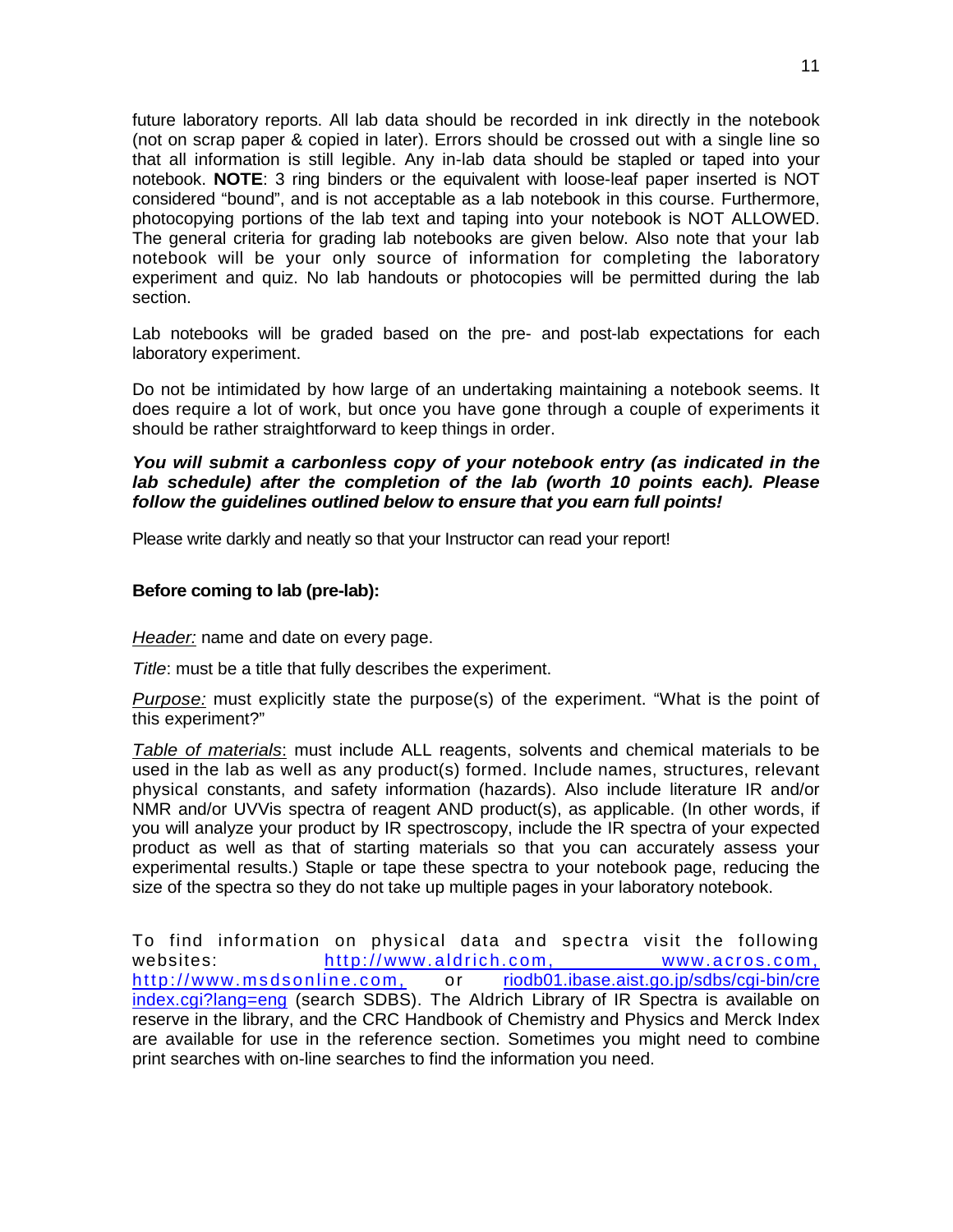*Reactions and mechanisms*: write the balanced reaction that is being carried out in the lab (if applicable). Write the full reaction mechanism including all intermediates and curly arrows if known for the experiment.

*Procedure*: the written procedure should be descriptive (not directly copied from your lab manual) and will be the only resource you have for carrying out the lab. Be sure to specifically cite the experiment and page number from the lab manual at the beginning of your procedure. Be sure to include all steps; if you are taking a melting point or IR spectrum or completing a technique previously described in your lab notebook, you can write "refer to page X of notebook". If you have not previously done the technique then write out the steps necessary to complete it. It is recommended to write out your procedure as a bulleted or numbered list as this will provide an efficient way to complete the experiment. It is also recommended that you divide your procedure into two sections vertically on the page so any changes made during the experiment can be noted next to the written experiment. Any changes made to the procedure need to be written in your lab notebook. PASTING THE PROCEDURE DIRECTLY INTO YOUR NOTEBOOK IS NOT ALLOWED.

### **During lab and post-lab:**

*Data*: Data includes any values recorded in the lab (*e.g.,* the recovered mass of your product as well as values such as 'mass of empty watch glass', 'watch glass + product', etc.) and any measurements (melting point, TLC, etc.) or spectra (NMR, IR, UV-Vis) obtained in the lab. Any spectra that are obtained must be placed in both copies of the lab notebook and not just stapled to your final lab report. This information needs to be included in your notebook when performing the experiment. Arrange your data in a clear, labeled and well organized fashion in the notebook. The instructor should not have to search to find your data. DO NOT WRITE INFORMATION ON SCRAPS OF PAPER TO LATER BE TRANSFERRED TO YOUR NOTEBOOK.

*Conclusions:* When writing the conclusion, write in the third person *e.g.,* "the percent yield obtained was 64%", not "I obtained a 64% yield". Also remember to use proper spelling, grammar and punctuation. Grades may be deduced for spelling mistakes or improper written English. The conclusions do not need to be generally more than a few sentences; work hard to be concise, in other words "say what you mean and mean what you say"

References: Make sure to always include references at the end of the notebook entry or on the same page if any information in the report was obtained through another source (not from the experimental data).

#### **c) Laboratory Reports – 20 points each**

The laboratory report is a summary of the data and calculations performed in the experiment. It is also an interpretation of these results. This interpretation of the results will be heavily weighed and is important in determining your understanding of the laboratory's material.

*You will submit a typewritten and double-spaced lab report (as indicated in the lab schedule) after the completion of the lab (worth 20 points each). Please*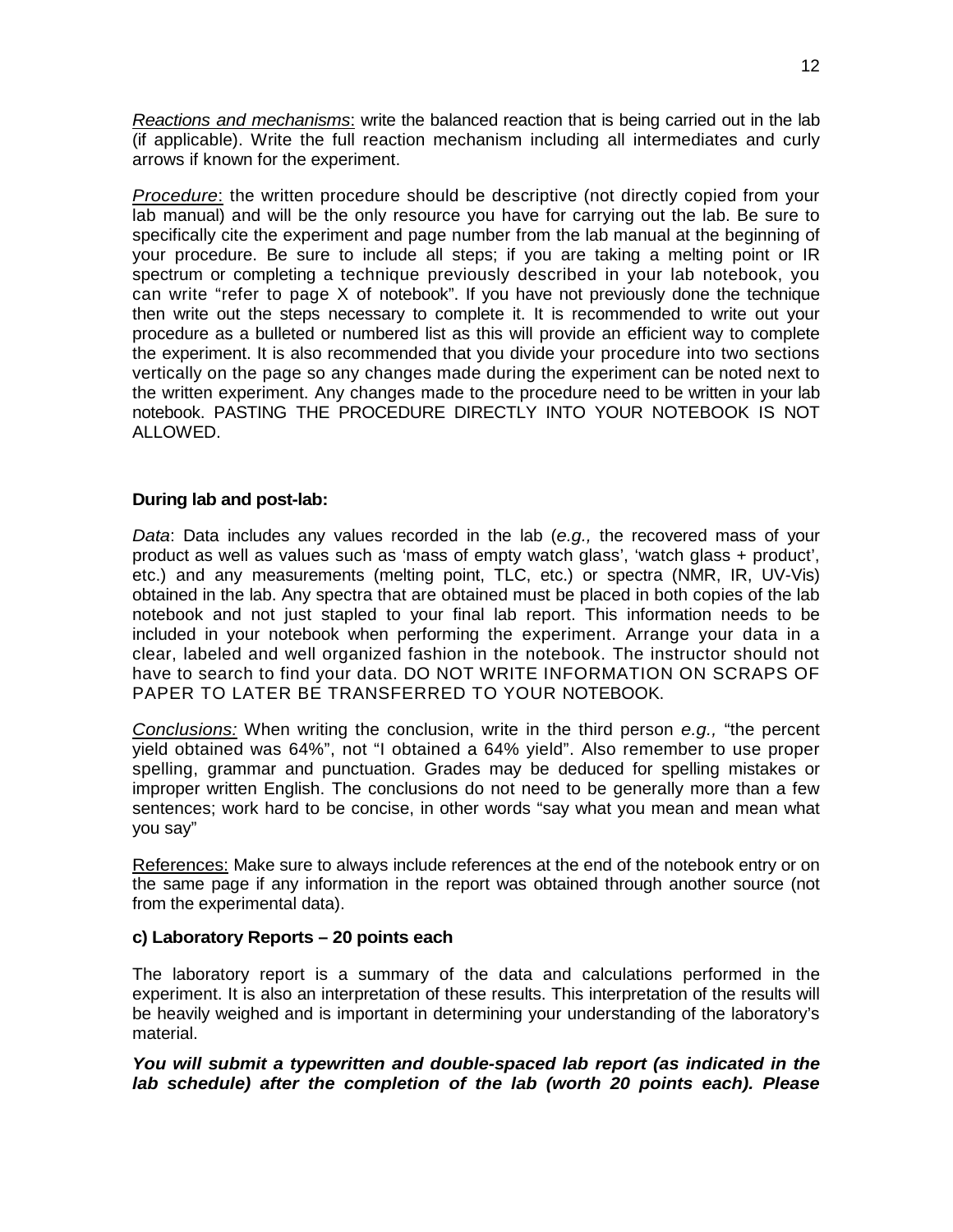#### follow the guidelines outlined below to ensure that you earn full points! This is not *a full lab report only include the sections listed below!*

*Data*: Data includes any values recorded in the lab (*e.g.,* the recovered mass of your product as well as values such as 'mass of empty watch glass', 'watch glass + product', etc.) and any measurements (melting point, TLC, etc.) or spectra (NMR, IR, UV-Vis) obtained in the lab. Any spectra that are obtained must be stapled to the final lab report. Also the data should be included in a well-organized fashion (*i.e*., in a table, chart or graph)

*Calculations*: Calculations include average melting point ranges, percent recovery or percent yield (must also have theoretical yield calculation) as applicable and any other calculations (*e.g.,* R*<sup>f</sup>* value if doing TLC).

*Discussion and conclusion:* The discussion should be a concise account of the major findings obtained during the lab. This is not a summary of the lab (do not summarize the procedure), rather you should state your major results and what they mean/how they relate to the objectives of the lab (the purpose). The post-lab discussion should be concise and is expected to integrate **all the data/observations (with values from the data section)** that have been collected in the lab and use that information to then clarify the argument. Ideally all of the data should point to one conclusion and the "story" it tells is very clear. In reality, however, this rarely happens. One of the most important aspects of being a scientist is being able to explain the results and why these results differed from the expected results. Each week critically evaluate and interpret the experiment and its results. Interpreting data involves drawing the most logical connections from the data to explain why things occurred in the way they did.

For example, the discussion for a synthesis reaction should indicate what type of reaction it is (*e.g.,* a green oxidation reaction) and what the percent yield was. If there was not a 100% yield, discuss why the yield was lower than expected (or whether a 100% yield would even be expected). Then state the other major results, *e.g*., melting point, IR spectrum, and discuss them individually as they relate to the objective of the experiment; in other words, what does the data tell about the identity of the product? Is the material obtained the expected product? How does the data deviate from literature values (*e.g.,*  lower melting point) and what does this mean? Is the product pure? How do you know? Finally, wrap up this section with a conclusion: state whether or not the experiment was a success (or what the final outcome is) and why it was successful or not. Be sure to include brief accounts of the data and how it helped determine the success or final outcome of the experiment. The concluding statement ("verdict") comes at the end of the section after you have presented the relevant results ("the evidence"), not at the beginning. The key to a good discussion is to answer the why questions that have surfaced during the experiment. Always be ready to explain why the experiment went as predicted or why the experiment did not.

For a lab where the identity of unknown is being determined, present the various data collected and discuss how they lead to determining the identity of the unknown. Indicate both positive and negative outcomes, e.g., "the melting point of the solid unknown was 83-86  ${}^{\circ}$ C, suggesting that it could be compounds W or X, but not Y and Z". Provide the data and formulate an argument that supports the upcoming conclusion. Finally, make a concluding statement about the identity of your unknown.